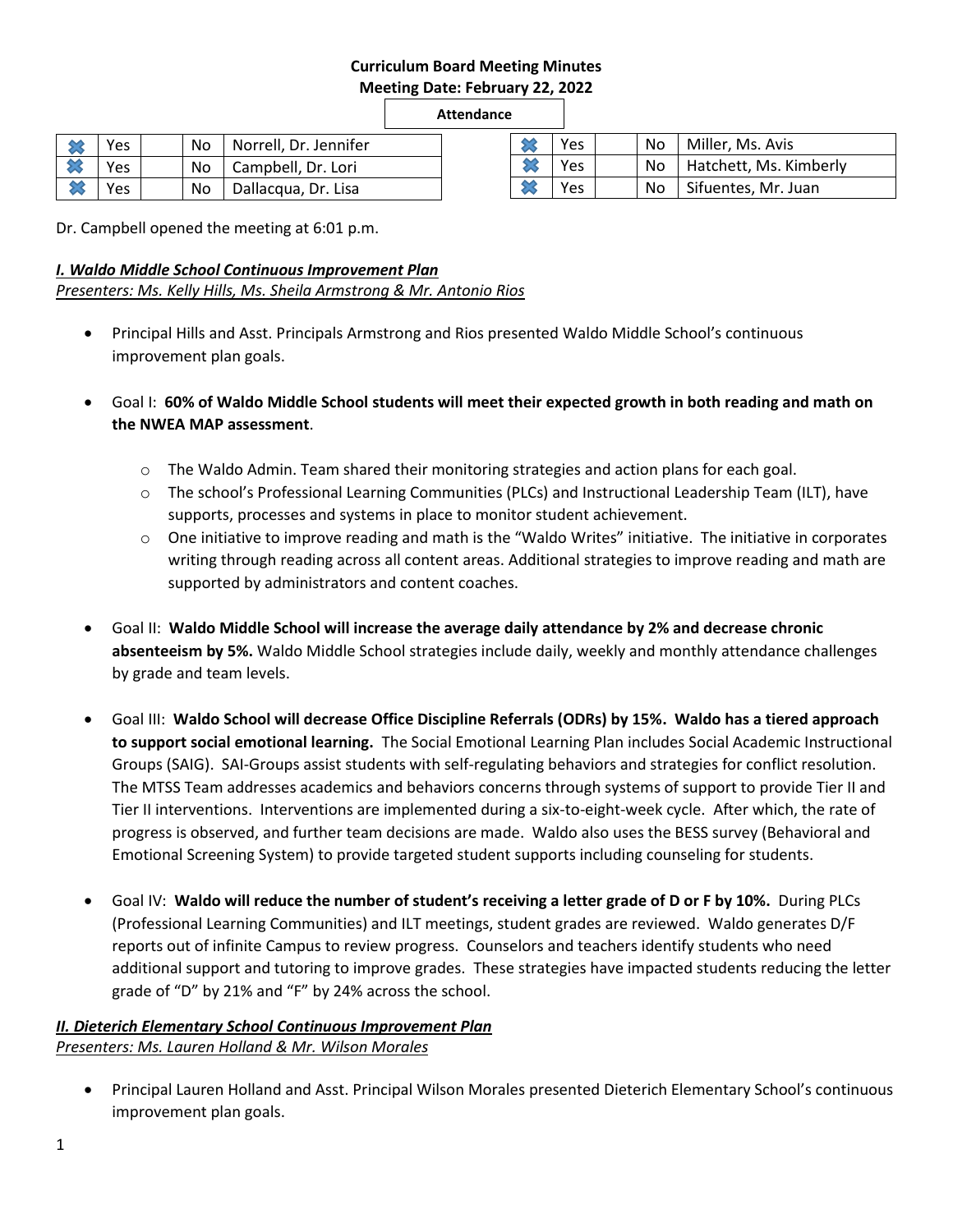- Goal I: **60% of students will meet or exceed their expected growth on MAP reading and math by Spring.** The methods used throughout the school year to assist with the expected growth goal include:
	- o Common Formative Assessment (CFA) Data to drive instructional decisions,
	- o Vertical articulation planning,
	- o Flexible learning groups,
	- $\circ$  Data discussions and planning in weekly Professional Learning Communities Meetings (PLCs)

Dieterich highlighted their interactive data bulletin board. Teachers administer common formative assessments and use this data to monitor student progress. "As a school we celebrate student progress on the interactive data bulletin board, When the tiles move, we celebrate students school-wide".

Dieterich NWEA MAP fall data was presented. The administration team shared Kindergarten and First Grade data noting students are very close to national norms. Additionally, notable accelerated growth for both English and Spanish dominant students is noticed. The Dieterich Admin. Team discussed strategies for continuing to improve instructional outcomes for all students' grades K-5.

- Goal II: **Dieterich students will maintain a 93% attendance rate and reduce chronic absenteeism by 4% by the Spring of 2022**. The strategies for improvement include, daily classroom recognition of perfect attendance, daily monitoring individual student attendance, popcorn parties, attendance race initiative, attendance buddies, weekly attendance team meetings and weekly meetings with the district truancy liaison.
- Goal III: **Dieterich will Increase school-wide social emotional learning practices.** To achieve this goal the school has a strategic plan to support students through the Second Step Curriculum, Zones of Regulation Strategies, check in/check out, SAIG groups and Nostalgia Projects.
- Goal IV: **Dieterich will Increase the number of students scoring 3.0 or above on ACCESS in the area domain of speaking by 8%.** The strategies include:
	- o classroom walkthroughs with weekly feedback provided to teachers
	- o professional development
	- $\circ$  designing an oracy rubric in collaboration with the instructional coach and bilingual facilitator
	- $\circ$  Students practice speaking skills using interactive technology apps. The student will be able to use the recordings to self-evaluate their oracy development.

# *III. Math Pilot Professional Development Plan*

*Presenters: Dr. Lori Campbell*

- Dr. Campbell discussed the Math Pilot Professional Development Plan. A memo outlining the proposal details was shared.
- A pilot team of teachers will:
	- $\circ$  Analyze resources, teach lessons using the new resources and provide feedback
	- $\circ$  The pilot team will be an integral part of the development and enactment of a process for the review of high-quality mathematics teams to pilot the selected math resource.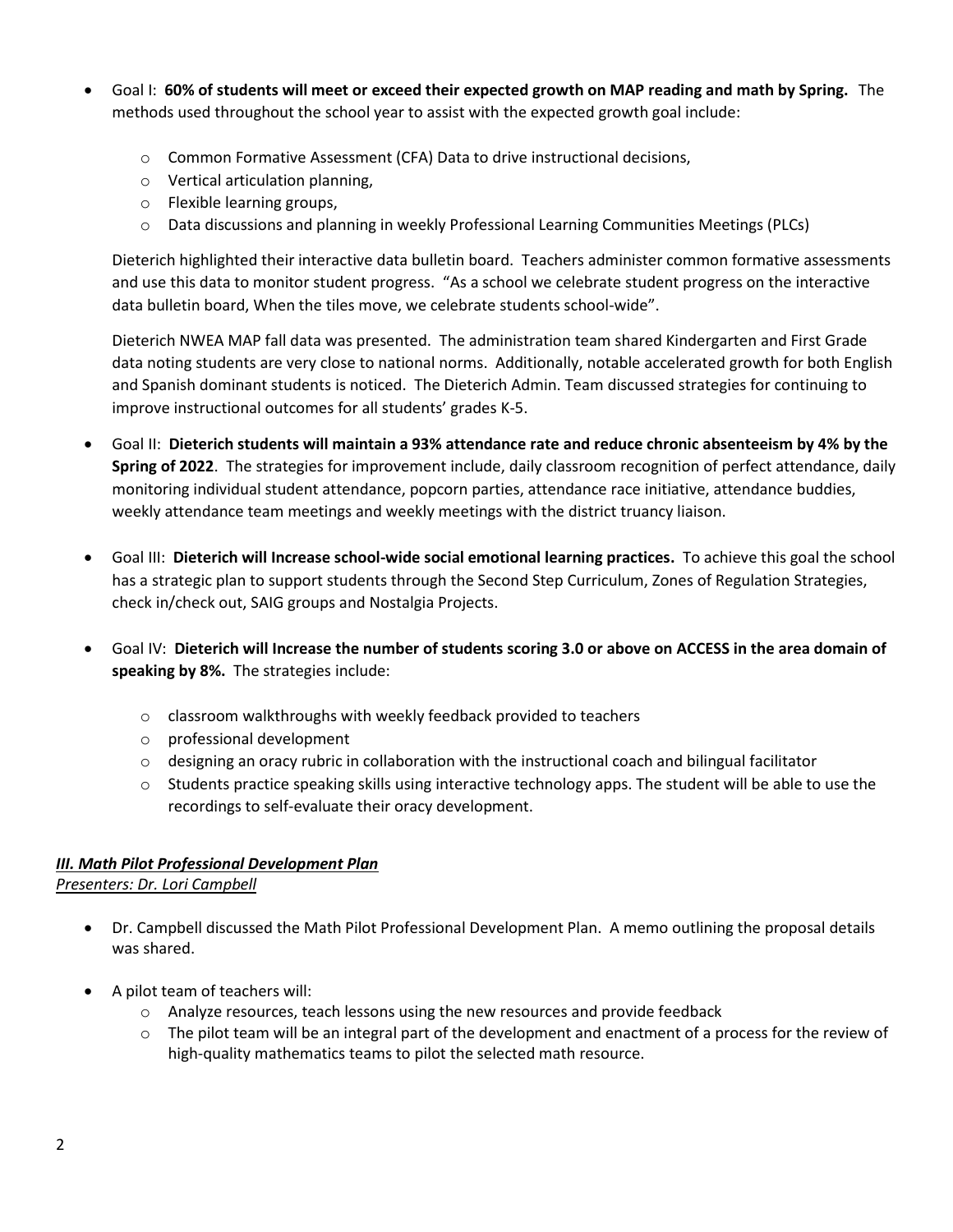- Dr. Campbell is requesting \$33,408, to compensate teacher participation in the math pilot for training, resource evaluation and professional development sessions after school. She stated, "We want to make sure our staff members are at the table and making decisions around our new resource".
- A motion requesting board approval was presented at the February 22, 2022, Board of Education Meeting.

#### *IV. Calculators for PSAT*

#### *Presenters: Dr. Lisa Dallacqua*

- Dr. Dallacqua discussed the proposal request to purchase scientific graphing calculators for 9<sup>th</sup> and 10<sup>th</sup> grade students. This will provide scientific calculators for all high school students taking the PSAT and SAT assessments.
- The cost to purchase is \$212,681. It is recommended that the Board of Education approve the proposed quote for scientific graphic calculators.
- A motion requesting board approval was presented at the February 22, 2022, Board of Education Meeting.

## **V. Dual Language FY23 Plan-2<sup>nd</sup> Grade Dual Language Teaching Assistant Positions** *Presenter: Dr. Rita Guzman*

- Dr. Guzman presented the Dual Language FY23 Plan. She highlighted plan updates for expanding the program in FY23 to included  $2<sup>nd</sup>$  grade students. "We are moving forward with second grade dual language, we started professional development for teachers, finalizing the language and content allocation plan and are beginning to write curriculum".
- Dr. Guzman provided the overview of Dual Language enrollment. She projected the number of students who will transition from 1<sup>st</sup> grade to 2<sup>nd</sup> grade in FY23. Based on her projections, the second-grade program will need 20 bilingual teacher assistants to support the Dual Language Program. The projected cost is \$525,000. This proposal will be submitted as a motion for approval at the February 22, 2022, Board of Education Meeting.
- Dr. Guzman shared highlights regarding the East Aurora team's acceptance to present at the February 2022 NABE Conference in New York (National Association of Bilingual Education). The team submitted two proposals. Each proposal went through a rigorous, double-blind selection process. Both proposals were accepted. The team was honored to present to leaders across the nation. Dr. Guzman stated, "we were honored to present and be recognized for sustaining our academic growth with English language learners". Furthermore, the EA team had the honor to participate in several conference sessions. The opening session keynote speaker was Miguel Cardona, the United States Secretary of Education.

#### *VI. MAP 2022 Fall to Winter Growth Presenter: Dr. Lori Campbell*

 Dr. Campbell requested the committee's approval to table the MAP 2022 Fall to Winter Growth Data presentation. The presentation will be moved to the Monday, March 21, 2022, Curriculum Committee Meeting.

#### *VII. EAHS Reading Department Achievement Data Presenter: Mr. Brad Wieher*

 Dr. Campbell requested the committee's approval to table the EAHS Reading Department Achievement Data presentation. The presentation will be moved to the Monday, March 21, 2022, Curriculum Committee Meeting.